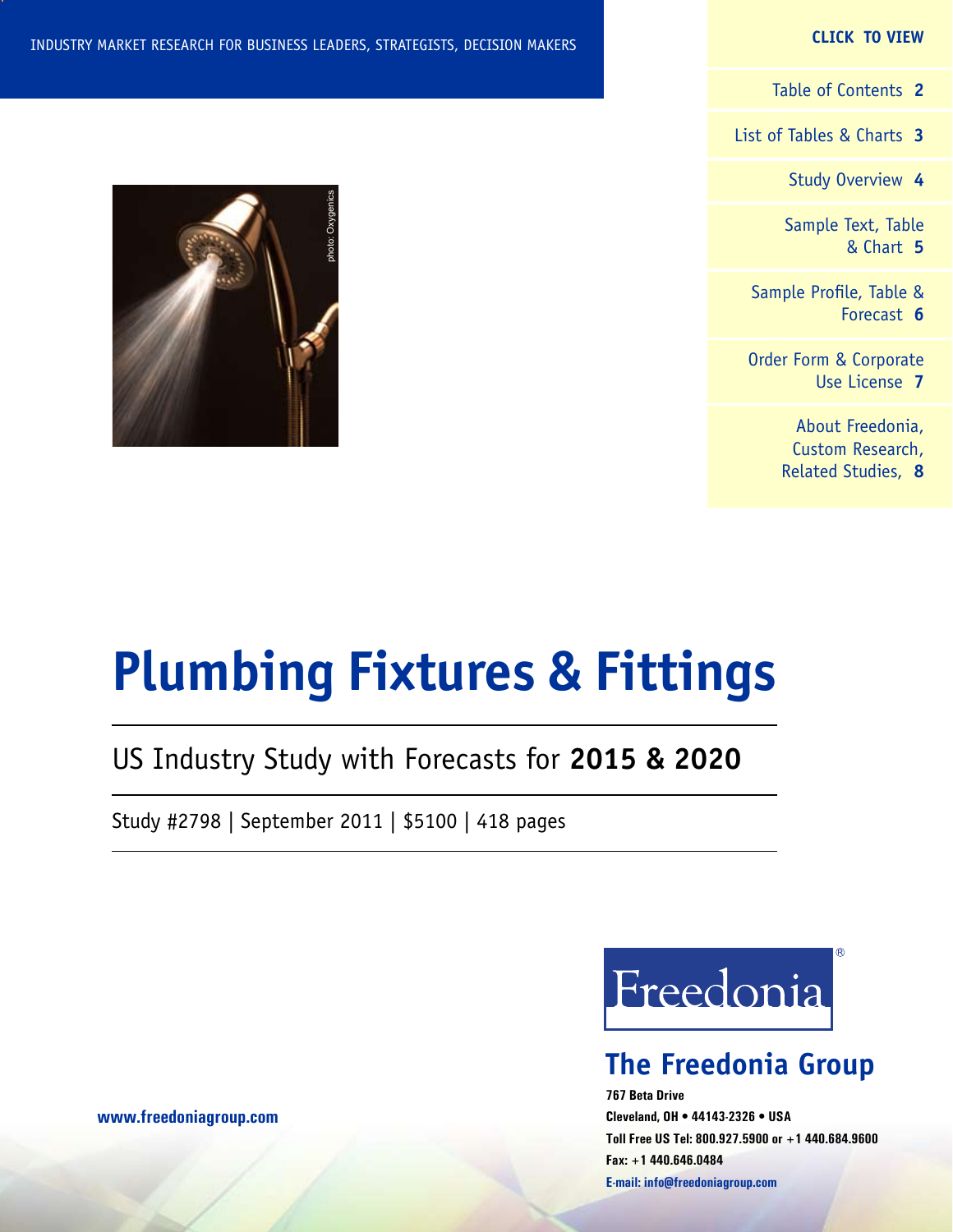## **Plumbing Fixtures & Fittings**

US Industry Study with Forecasts for *2015 & 2020*

## Freedonia

## <span id="page-1-0"></span>**Table of Contents**

### Executive Summary

### Market EnvironmenT

| Macroeconomic Overview 5                      |  |
|-----------------------------------------------|--|
|                                               |  |
| Personal Income & Expenditures  9             |  |
| Consumer Financing 11                         |  |
|                                               |  |
|                                               |  |
| Residential Buildings22                       |  |
| New Housing Units 25                          |  |
|                                               |  |
|                                               |  |
| Improvements & Repairs37                      |  |
| Nonresidential Buildings 38                   |  |
|                                               |  |
| Improvements & Repairs41                      |  |
| Other Transportation Equipment 42             |  |
|                                               |  |
| Historical Market Overview 49                 |  |
| Environmental & Regulatory Considerations52   |  |
|                                               |  |
| Water Conservation Regulations & Standards 54 |  |
|                                               |  |
|                                               |  |
|                                               |  |
| Drinking Water Quality 59                     |  |
| Americans with Disabilities Act60             |  |
|                                               |  |

### **OVERVIEW**

| World Plumbing Fixtures & Fittings Market74 |  |
|---------------------------------------------|--|

### FIXTURES BY MATERIAL

| Product Characteristics 85 |  |
|----------------------------|--|
|                            |  |
|                            |  |
|                            |  |
|                            |  |
|                            |  |
|                            |  |
|                            |  |
|                            |  |
|                            |  |
|                            |  |

### FIXTURES BY TYPE

| Plumbing Fixtures Overview  122    |  |
|------------------------------------|--|
| Bathtub & Shower Fixtures  127     |  |
|                                    |  |
| Whirlpool Bathtubs  133            |  |
| Shower Stalls & Receptors 136      |  |
| Bathtub & Shower Surrounds  139    |  |
|                                    |  |
|                                    |  |
|                                    |  |
|                                    |  |
|                                    |  |
| Water Closet Bowls  157            |  |
|                                    |  |
|                                    |  |
| Other Plumbing Fixtures 165        |  |
|                                    |  |
| Drinking Fountains  169            |  |
|                                    |  |
| All Other Plumbing Fixtures 170    |  |
| Plumbing Fixtures Market Share 170 |  |
|                                    |  |

### **FITTINGS**

| Two-Lever Controls 182              |  |
|-------------------------------------|--|
| Single-Lever Controls  183          |  |
| Other Lavatory Fittings 183         |  |
| Bathtub & Shower Fittings  184      |  |
|                                     |  |
| Single-Lever Controls  189          |  |
| Showerheads & Fittings  190         |  |
| Bathtub & Shower Combinations  191  |  |
|                                     |  |
| Other Bathtub & Shower Fittings 192 |  |
| Kitchen & Other Sink Fittings 193   |  |
| Single-Lever Controls  196          |  |
|                                     |  |
| All Other Sink Fittings  198        |  |
| Other Plumbing Fittings  199        |  |
| Lawn & Hose Fittings  201           |  |
| Flush Valves & Controls 201         |  |
| Drains & Overflows 202              |  |
| Sediment, Sill & Other Faucets 203  |  |
|                                     |  |
| ADA Accessibility Products  204     |  |
| All Other Plumbing Fittings  204    |  |
| Plumbing Fittings Market Share 205  |  |

### **MARKETS**

| Residential Buildings  213    |  |
|-------------------------------|--|
| Demand by Product 215         |  |
|                               |  |
|                               |  |
| Improvements & Repairs 220    |  |
| Demand by Housing Type  223   |  |
|                               |  |
|                               |  |
| Manufactured Housing  230     |  |
| Nonresidential Buildings  232 |  |
| Demand by Product 233         |  |
| Demand by Application 235     |  |
|                               |  |
| Improvements & Repairs 237    |  |
|                               |  |

| Demand by Building Type 239 |  |
|-----------------------------|--|
|                             |  |
|                             |  |
|                             |  |
|                             |  |
|                             |  |

### REGIONS

| Regional Demographic & Economic Activity 254 |  |
|----------------------------------------------|--|
| Population Patterns  255                     |  |
|                                              |  |
| Construction Activity 260                    |  |
|                                              |  |
| Regional Demand for Plumbing Products 265    |  |
|                                              |  |
|                                              |  |
| Middle Atlantic  270                         |  |
|                                              |  |
| East North Central  275                      |  |
| West North Central  276                      |  |
|                                              |  |
| South Atlantic  281                          |  |
| East South Central 282                       |  |
| West South Central  284                      |  |
|                                              |  |
|                                              |  |
|                                              |  |
|                                              |  |

### INDUSTRY STRUCTURE

| Industry Composition  293                |  |
|------------------------------------------|--|
|                                          |  |
| Product Development & Manufacturing  300 |  |
| Competitive Strategies 302               |  |
|                                          |  |
|                                          |  |
| Mergers & Acquisitions 309               |  |

### Company Profiles

| American Standard Brands  317   |  |
|---------------------------------|--|
|                                 |  |
|                                 |  |
|                                 |  |
| Fluidmaster Incorporated  335   |  |
|                                 |  |
|                                 |  |
|                                 |  |
|                                 |  |
| Globe Union Industrial 347      |  |
|                                 |  |
|                                 |  |
|                                 |  |
|                                 |  |
|                                 |  |
| MAAX Spas Industries  369       |  |
| Mansfield Plumbing Products 371 |  |
|                                 |  |
|                                 |  |
|                                 |  |
|                                 |  |
|                                 |  |
|                                 |  |
| Stanley Black & Decker  391     |  |
| (continued on following page)   |  |

### [Click here to purchase online](http://www.freedoniagroup.com/DocumentDetails.aspx?Referrerid=FM-Bro&StudyID=2798)

### **Page 2 [Order now, click here!](#page-6-0)**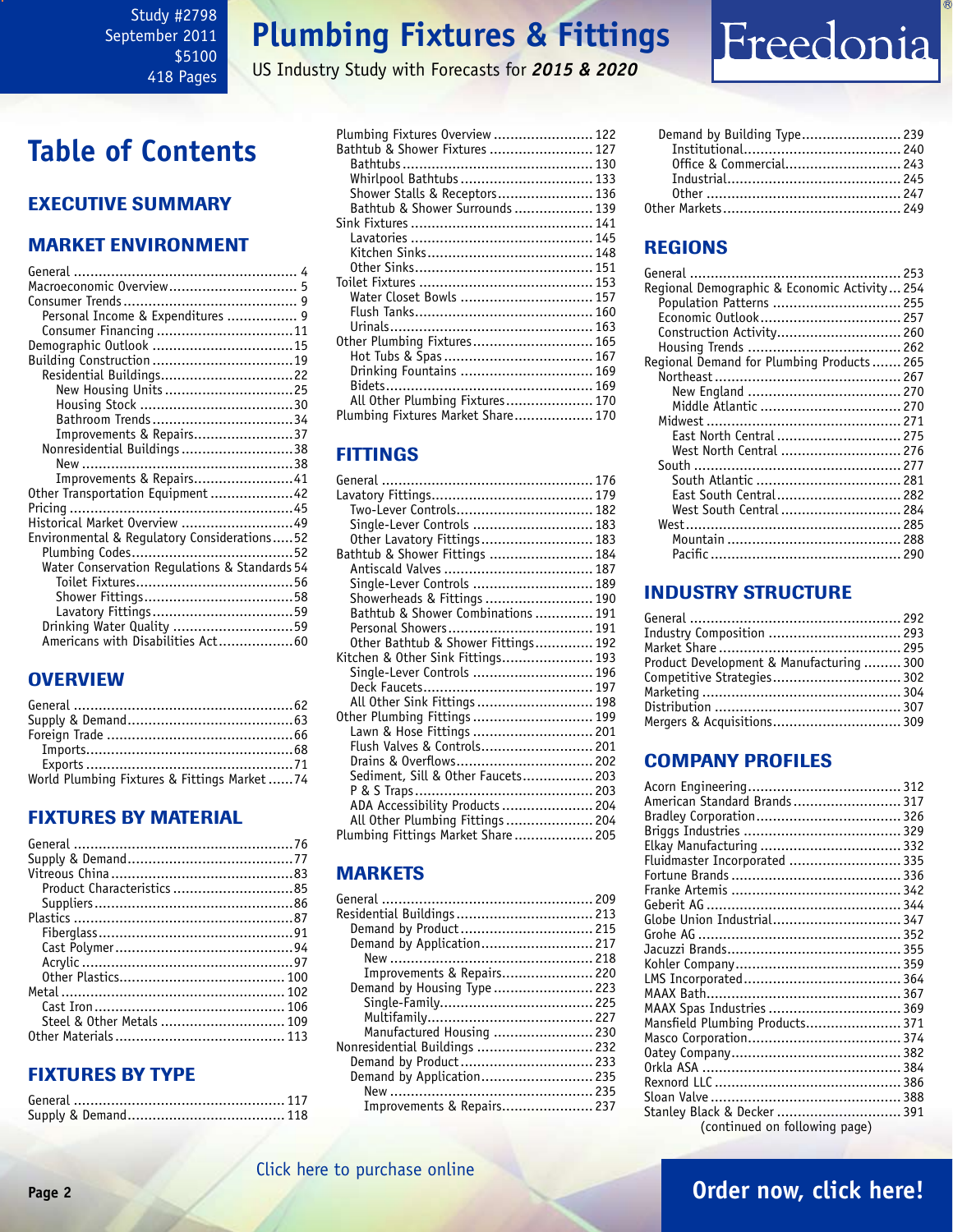## **Plumbing Fixtures & Fittings**

US Industry Study with Forecasts for *2015 & 2020*



## <span id="page-2-0"></span>**Table of Contents**

### Company Profiles

(continued from previous page)

| T&S Brass and Bronze Works  398             |  |
|---------------------------------------------|--|
|                                             |  |
|                                             |  |
|                                             |  |
|                                             |  |
| Additional Companies Mentioned in Study 411 |  |

### **List of Tables/Charts**

### Executive Summary

|     | <b>EXECUTIVE SUMMARY</b>                                                                                                   |
|-----|----------------------------------------------------------------------------------------------------------------------------|
|     |                                                                                                                            |
|     | <b>MARKET ENVIRONMENT</b>                                                                                                  |
|     | 1 Macroeconomic Indicators  8<br>2 Personal Consumption Expenditures 11<br>3 Consumer Financing Environment,               |
|     | 4 Population & Households19<br>5 Building Construction Expenditures22<br>6 Residential Building Construction               |
|     | 7 New Housing Indicators 30<br>8 Housing Stock by Type 33                                                                  |
|     | Cht Year of Construction of<br>Housing Stock, 2010 34                                                                      |
|     | Cht Number of Bathrooms in New<br>Housing Units, 2000-201036<br>9 Residential Improvement                                  |
|     | & Repair Expenditures 38<br>10 Nonresidential Building Construction                                                        |
|     | 11 Nonresidential Building Improvement<br>& Repair Expenditures 42                                                         |
|     | 12 Other Transportation<br>Equipment Indicators 45                                                                         |
| Cht | 13 Selected Plumbing Product Prices  48<br>14 Plumbing Product Market, 2000-201051<br>Plumbing Product Growth, 2000-201052 |

### **OVERVIEW**

| 1 Plumbing Product Supply & Demand65 |  |
|--------------------------------------|--|
| Cht Plumbing Product Supply          |  |
|                                      |  |
| 2 Plumbing Product Foreign Trade68   |  |
| Cht Plumbing Product Imports by      |  |
| Product & Source, 2010 70            |  |
| Cht Plumbing Product Exports by      |  |
| Product & Destination, 201073        |  |

### FIXTURES BY MATERIAL

1 Plumbing Fixtures Demand by Material.....81 Cht Plumbing Fixtures Demand by Material

|  | Type, 2010: Units & Value 82                 |  |
|--|----------------------------------------------|--|
|  | 2 Vitreous China Plumbing Fixtures           |  |
|  | Demand by Product 85                         |  |
|  | 3 Plastic Plumbing Fixtures Demand           |  |
|  | by Material & Product91                      |  |
|  | 4 Fiberglass Plumbing Fixtures Demand 94     |  |
|  | 5 Cast Polymer Plumbing Fixtures Demand  97  |  |
|  | 6 Acrylic Plumbing Fixtures Demand 100       |  |
|  | 7 Other Plastic Plumbing Fixtures Demand 102 |  |
|  | 8 Metal Plumbing Fixtures Demand             |  |
|  | by Material & Product 106                    |  |
|  | 9 Cast Iron Plumbing Fixtures Demand  109    |  |
|  | 10 Steel & Other Metal Plumbing              |  |
|  | Fixtures Demand  113                         |  |
|  |                                              |  |

11 Other Materials Plumbing Fixtures Demand ............................. 116

### FIXTURES BY TYPE

|     | 1 Plumbing Fixtures Supply & Demand 121         |
|-----|-------------------------------------------------|
|     | Cht Plumbing Fixtures Supply                    |
|     | & Demand, 2000-2020 122                         |
|     | 2 Plumbing Fixtures Demand 125                  |
|     | Cht Plumbing Fixtures Demand,                   |
|     | 2010: Units & Value  126                        |
|     | 3 Bathtub & Shower Fixtures                     |
|     | Demand by Product  129                          |
|     | Cht Bathtub & Shower Fixtures                   |
|     | Demand by Type, 2010 130                        |
|     | 4 Bathtub Demand by Material 133                |
|     | 5 Whirlpool Bathtub Demand by Material136       |
|     | 6 Shower Stall & Receptor                       |
|     | Demand by Material 139                          |
|     | 7 Bathtub & Shower Surround Demand              |
|     | by Product & Material 141                       |
|     | 8 Sink Fixtures Demand by Product  144          |
|     | Cht Sink Fixtures Demand by Type, 2010 145      |
|     | 9 Lavatory Demand by Material  148              |
|     | 10 Kitchen Sink Demand by Material 151          |
|     | 11 Other Sinks Demand by Material  153          |
|     | 12 Toilet Fixtures Demand by Product  156       |
|     | Cht Toilet Fixtures Demand by Product, 2010 157 |
| 13  | Water Closet Bowl Demand by Material 160        |
|     | 14 Flush Tank Demand 162                        |
|     | 15 Urinal Demand 165                            |
| 16  | Other Plumbing Fixtures Demand  167             |
| Cht | Plumbing Fixtures Market Share, 2010  171       |
|     |                                                 |
|     | <b>TTINGS</b>                                   |
|     |                                                 |

| 1 Plumbing Fittings Supply & Demand 178   |
|-------------------------------------------|
| Cht Plumbing Fittings Supply              |
| & Demand, 2000-2020 179                   |
| 2 Lavatory Fittings Demand by Product 181 |
| 3 Bathtub & Shower Fittings               |
| Demand by Product  187                    |
| 4 Kitchen & Other Sink Fittings           |
| Demand by Product  196                    |
| 5 Other Plumbing Fittings                 |
| Demand by Product  200                    |
|                                           |

Cht Plumbing Fittings Market Share, 2010.... 206

### **MARKETS**

| Cht Plumbing Product Demand<br>by Market, 2010  212<br>Residential Plumbing Product Demand<br>2<br>by Product & Application  215<br>3<br>New Residential Demand<br>for Plumbing Products  220<br>Residential Improvement & Repair<br>4<br>Demand for Plumbing Products 223<br>Residential Building Demand for<br>5<br>Plumbing Products by Housing Type 225<br>Single-Family Housing Demand for<br>6<br>Plumbing Products by<br>Product & Application 227<br>Multifamily Housing Demand for Plumbing<br>7<br>Products by Product & Application 229<br>Manufactured Housing Demand for<br>8<br>Plumbing Products by<br>Product & Application 231<br>9 Nonresidential Building Construction<br>Plumbing Product Demand<br>by Product & Application  233<br>New Nonresidential Building Construction<br>10<br>Plumbing Product Demand 237<br>Nonresidential Building Construction<br>11<br>Improvement & Repair<br>Plumbing Product Demand 239<br>12 Nonresidential Building Construction<br>Plumbing Product Demand<br>by Building Type 240<br>Institutional Plumbing Product<br>13<br>Demand by Product & Application 243<br>Office & Commercial Plumbing Product<br>14<br>Demand by Product & Application 245<br><b>Industrial Plumbing Product Demand</b><br>15<br>by Product & Application  247<br>Other Nonresidential Building Construction<br>16<br>Plumbing Product Demand<br>by Product & Application  249<br>17 Other Markets Plumbing Product<br>Demand by Product & Market  252<br><b>REGIONS</b><br>Population by Region 257<br>1 |   | 1 Plumbing Product Demand by Market 212 |
|----------------------------------------------------------------------------------------------------------------------------------------------------------------------------------------------------------------------------------------------------------------------------------------------------------------------------------------------------------------------------------------------------------------------------------------------------------------------------------------------------------------------------------------------------------------------------------------------------------------------------------------------------------------------------------------------------------------------------------------------------------------------------------------------------------------------------------------------------------------------------------------------------------------------------------------------------------------------------------------------------------------------------------------------------------------------------------------------------------------------------------------------------------------------------------------------------------------------------------------------------------------------------------------------------------------------------------------------------------------------------------------------------------------------------------------------------------------------------------------------------------------------------------------------|---|-----------------------------------------|
|                                                                                                                                                                                                                                                                                                                                                                                                                                                                                                                                                                                                                                                                                                                                                                                                                                                                                                                                                                                                                                                                                                                                                                                                                                                                                                                                                                                                                                                                                                                                              |   |                                         |
|                                                                                                                                                                                                                                                                                                                                                                                                                                                                                                                                                                                                                                                                                                                                                                                                                                                                                                                                                                                                                                                                                                                                                                                                                                                                                                                                                                                                                                                                                                                                              |   |                                         |
|                                                                                                                                                                                                                                                                                                                                                                                                                                                                                                                                                                                                                                                                                                                                                                                                                                                                                                                                                                                                                                                                                                                                                                                                                                                                                                                                                                                                                                                                                                                                              |   |                                         |
|                                                                                                                                                                                                                                                                                                                                                                                                                                                                                                                                                                                                                                                                                                                                                                                                                                                                                                                                                                                                                                                                                                                                                                                                                                                                                                                                                                                                                                                                                                                                              |   |                                         |
|                                                                                                                                                                                                                                                                                                                                                                                                                                                                                                                                                                                                                                                                                                                                                                                                                                                                                                                                                                                                                                                                                                                                                                                                                                                                                                                                                                                                                                                                                                                                              |   |                                         |
|                                                                                                                                                                                                                                                                                                                                                                                                                                                                                                                                                                                                                                                                                                                                                                                                                                                                                                                                                                                                                                                                                                                                                                                                                                                                                                                                                                                                                                                                                                                                              |   |                                         |
|                                                                                                                                                                                                                                                                                                                                                                                                                                                                                                                                                                                                                                                                                                                                                                                                                                                                                                                                                                                                                                                                                                                                                                                                                                                                                                                                                                                                                                                                                                                                              |   |                                         |
|                                                                                                                                                                                                                                                                                                                                                                                                                                                                                                                                                                                                                                                                                                                                                                                                                                                                                                                                                                                                                                                                                                                                                                                                                                                                                                                                                                                                                                                                                                                                              |   |                                         |
|                                                                                                                                                                                                                                                                                                                                                                                                                                                                                                                                                                                                                                                                                                                                                                                                                                                                                                                                                                                                                                                                                                                                                                                                                                                                                                                                                                                                                                                                                                                                              |   |                                         |
|                                                                                                                                                                                                                                                                                                                                                                                                                                                                                                                                                                                                                                                                                                                                                                                                                                                                                                                                                                                                                                                                                                                                                                                                                                                                                                                                                                                                                                                                                                                                              |   |                                         |
|                                                                                                                                                                                                                                                                                                                                                                                                                                                                                                                                                                                                                                                                                                                                                                                                                                                                                                                                                                                                                                                                                                                                                                                                                                                                                                                                                                                                                                                                                                                                              |   |                                         |
|                                                                                                                                                                                                                                                                                                                                                                                                                                                                                                                                                                                                                                                                                                                                                                                                                                                                                                                                                                                                                                                                                                                                                                                                                                                                                                                                                                                                                                                                                                                                              |   |                                         |
|                                                                                                                                                                                                                                                                                                                                                                                                                                                                                                                                                                                                                                                                                                                                                                                                                                                                                                                                                                                                                                                                                                                                                                                                                                                                                                                                                                                                                                                                                                                                              |   |                                         |
|                                                                                                                                                                                                                                                                                                                                                                                                                                                                                                                                                                                                                                                                                                                                                                                                                                                                                                                                                                                                                                                                                                                                                                                                                                                                                                                                                                                                                                                                                                                                              |   |                                         |
|                                                                                                                                                                                                                                                                                                                                                                                                                                                                                                                                                                                                                                                                                                                                                                                                                                                                                                                                                                                                                                                                                                                                                                                                                                                                                                                                                                                                                                                                                                                                              |   |                                         |
|                                                                                                                                                                                                                                                                                                                                                                                                                                                                                                                                                                                                                                                                                                                                                                                                                                                                                                                                                                                                                                                                                                                                                                                                                                                                                                                                                                                                                                                                                                                                              |   |                                         |
|                                                                                                                                                                                                                                                                                                                                                                                                                                                                                                                                                                                                                                                                                                                                                                                                                                                                                                                                                                                                                                                                                                                                                                                                                                                                                                                                                                                                                                                                                                                                              |   |                                         |
|                                                                                                                                                                                                                                                                                                                                                                                                                                                                                                                                                                                                                                                                                                                                                                                                                                                                                                                                                                                                                                                                                                                                                                                                                                                                                                                                                                                                                                                                                                                                              |   |                                         |
|                                                                                                                                                                                                                                                                                                                                                                                                                                                                                                                                                                                                                                                                                                                                                                                                                                                                                                                                                                                                                                                                                                                                                                                                                                                                                                                                                                                                                                                                                                                                              |   |                                         |
|                                                                                                                                                                                                                                                                                                                                                                                                                                                                                                                                                                                                                                                                                                                                                                                                                                                                                                                                                                                                                                                                                                                                                                                                                                                                                                                                                                                                                                                                                                                                              |   |                                         |
|                                                                                                                                                                                                                                                                                                                                                                                                                                                                                                                                                                                                                                                                                                                                                                                                                                                                                                                                                                                                                                                                                                                                                                                                                                                                                                                                                                                                                                                                                                                                              |   |                                         |
|                                                                                                                                                                                                                                                                                                                                                                                                                                                                                                                                                                                                                                                                                                                                                                                                                                                                                                                                                                                                                                                                                                                                                                                                                                                                                                                                                                                                                                                                                                                                              |   |                                         |
|                                                                                                                                                                                                                                                                                                                                                                                                                                                                                                                                                                                                                                                                                                                                                                                                                                                                                                                                                                                                                                                                                                                                                                                                                                                                                                                                                                                                                                                                                                                                              |   |                                         |
|                                                                                                                                                                                                                                                                                                                                                                                                                                                                                                                                                                                                                                                                                                                                                                                                                                                                                                                                                                                                                                                                                                                                                                                                                                                                                                                                                                                                                                                                                                                                              |   |                                         |
|                                                                                                                                                                                                                                                                                                                                                                                                                                                                                                                                                                                                                                                                                                                                                                                                                                                                                                                                                                                                                                                                                                                                                                                                                                                                                                                                                                                                                                                                                                                                              |   |                                         |
|                                                                                                                                                                                                                                                                                                                                                                                                                                                                                                                                                                                                                                                                                                                                                                                                                                                                                                                                                                                                                                                                                                                                                                                                                                                                                                                                                                                                                                                                                                                                              |   |                                         |
|                                                                                                                                                                                                                                                                                                                                                                                                                                                                                                                                                                                                                                                                                                                                                                                                                                                                                                                                                                                                                                                                                                                                                                                                                                                                                                                                                                                                                                                                                                                                              |   |                                         |
|                                                                                                                                                                                                                                                                                                                                                                                                                                                                                                                                                                                                                                                                                                                                                                                                                                                                                                                                                                                                                                                                                                                                                                                                                                                                                                                                                                                                                                                                                                                                              |   |                                         |
|                                                                                                                                                                                                                                                                                                                                                                                                                                                                                                                                                                                                                                                                                                                                                                                                                                                                                                                                                                                                                                                                                                                                                                                                                                                                                                                                                                                                                                                                                                                                              |   |                                         |
|                                                                                                                                                                                                                                                                                                                                                                                                                                                                                                                                                                                                                                                                                                                                                                                                                                                                                                                                                                                                                                                                                                                                                                                                                                                                                                                                                                                                                                                                                                                                              |   |                                         |
|                                                                                                                                                                                                                                                                                                                                                                                                                                                                                                                                                                                                                                                                                                                                                                                                                                                                                                                                                                                                                                                                                                                                                                                                                                                                                                                                                                                                                                                                                                                                              |   |                                         |
|                                                                                                                                                                                                                                                                                                                                                                                                                                                                                                                                                                                                                                                                                                                                                                                                                                                                                                                                                                                                                                                                                                                                                                                                                                                                                                                                                                                                                                                                                                                                              |   |                                         |
|                                                                                                                                                                                                                                                                                                                                                                                                                                                                                                                                                                                                                                                                                                                                                                                                                                                                                                                                                                                                                                                                                                                                                                                                                                                                                                                                                                                                                                                                                                                                              |   |                                         |
|                                                                                                                                                                                                                                                                                                                                                                                                                                                                                                                                                                                                                                                                                                                                                                                                                                                                                                                                                                                                                                                                                                                                                                                                                                                                                                                                                                                                                                                                                                                                              |   |                                         |
|                                                                                                                                                                                                                                                                                                                                                                                                                                                                                                                                                                                                                                                                                                                                                                                                                                                                                                                                                                                                                                                                                                                                                                                                                                                                                                                                                                                                                                                                                                                                              |   |                                         |
|                                                                                                                                                                                                                                                                                                                                                                                                                                                                                                                                                                                                                                                                                                                                                                                                                                                                                                                                                                                                                                                                                                                                                                                                                                                                                                                                                                                                                                                                                                                                              |   |                                         |
|                                                                                                                                                                                                                                                                                                                                                                                                                                                                                                                                                                                                                                                                                                                                                                                                                                                                                                                                                                                                                                                                                                                                                                                                                                                                                                                                                                                                                                                                                                                                              |   |                                         |
|                                                                                                                                                                                                                                                                                                                                                                                                                                                                                                                                                                                                                                                                                                                                                                                                                                                                                                                                                                                                                                                                                                                                                                                                                                                                                                                                                                                                                                                                                                                                              |   |                                         |
|                                                                                                                                                                                                                                                                                                                                                                                                                                                                                                                                                                                                                                                                                                                                                                                                                                                                                                                                                                                                                                                                                                                                                                                                                                                                                                                                                                                                                                                                                                                                              |   |                                         |
|                                                                                                                                                                                                                                                                                                                                                                                                                                                                                                                                                                                                                                                                                                                                                                                                                                                                                                                                                                                                                                                                                                                                                                                                                                                                                                                                                                                                                                                                                                                                              |   |                                         |
|                                                                                                                                                                                                                                                                                                                                                                                                                                                                                                                                                                                                                                                                                                                                                                                                                                                                                                                                                                                                                                                                                                                                                                                                                                                                                                                                                                                                                                                                                                                                              |   |                                         |
|                                                                                                                                                                                                                                                                                                                                                                                                                                                                                                                                                                                                                                                                                                                                                                                                                                                                                                                                                                                                                                                                                                                                                                                                                                                                                                                                                                                                                                                                                                                                              |   |                                         |
|                                                                                                                                                                                                                                                                                                                                                                                                                                                                                                                                                                                                                                                                                                                                                                                                                                                                                                                                                                                                                                                                                                                                                                                                                                                                                                                                                                                                                                                                                                                                              | 2 | Gross Domestic Product by Region 260    |
| Construction Expenditures by Region 262<br>3                                                                                                                                                                                                                                                                                                                                                                                                                                                                                                                                                                                                                                                                                                                                                                                                                                                                                                                                                                                                                                                                                                                                                                                                                                                                                                                                                                                                                                                                                                 |   |                                         |
| Regional Housing Indicators  264<br>4                                                                                                                                                                                                                                                                                                                                                                                                                                                                                                                                                                                                                                                                                                                                                                                                                                                                                                                                                                                                                                                                                                                                                                                                                                                                                                                                                                                                                                                                                                        |   |                                         |

| 5 Plumbing Product Demand by Region 266   |
|-------------------------------------------|
| Cht Plumbing Product Demand by Region 267 |
| 6 Northeast Plumbing Product Demand       |
| by Subregion & Market 269                 |

- 7 Midwest Plumbing Product Demand by Subregion & Market..................... 275 8 South Plumbing Product Demand
- by Subregion & Market..................... 280 9 West Plumbing Product Demand
- by Subregion & Market..................... 288

### INDUSTRY STRUCTURE

- 1 Plumbing Product Sales by Company, 2010........................... 294
- Cht Plumbing Products Market Share, 2010 .. 296

### **Page 3 [Order now, click here!](#page-6-0)**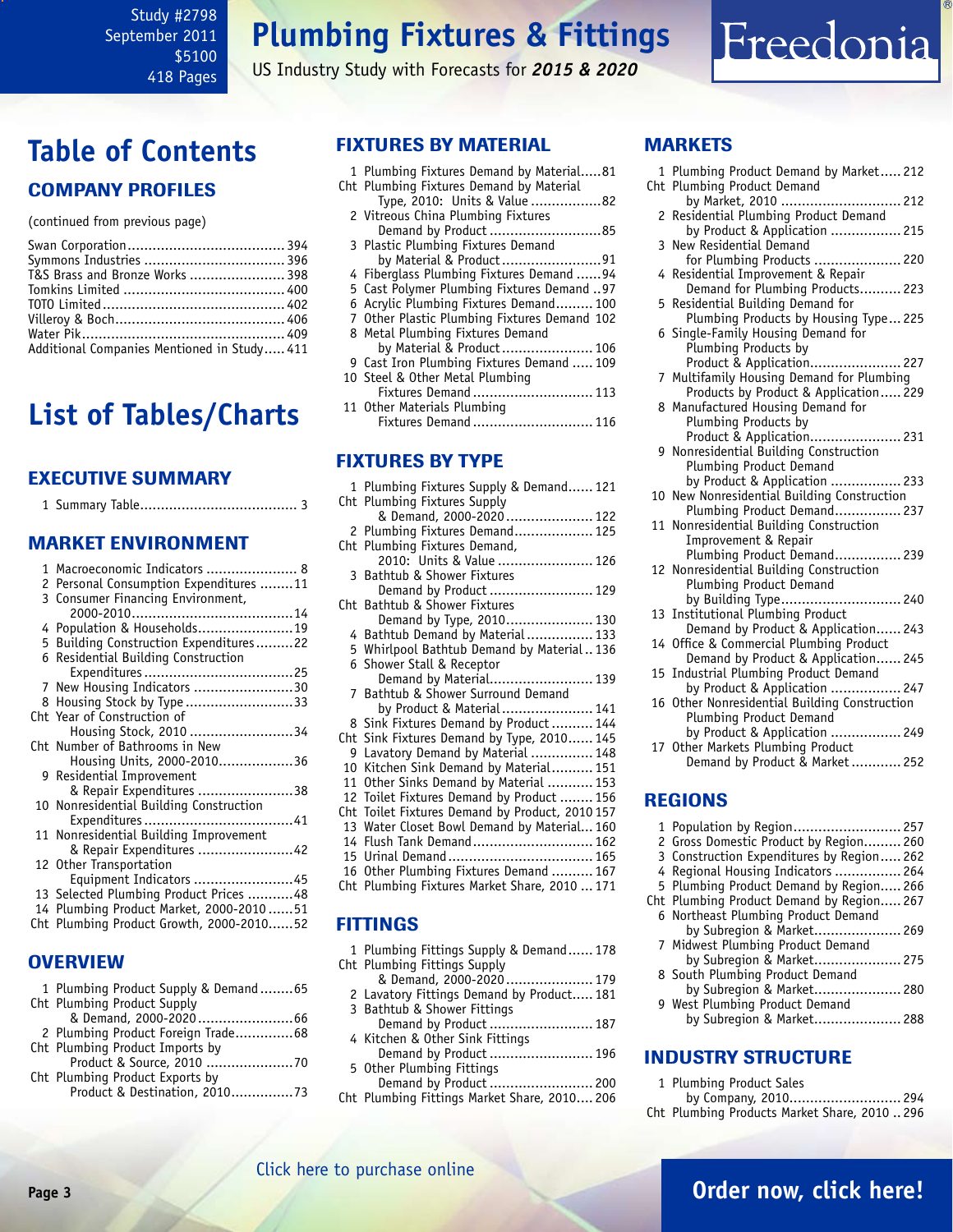### **Plumbing Fixtures & Fittings**

US Industry Study with Forecasts for *2015 & 2020*

<span id="page-3-0"></span>*Gains will be spurred by a recovery in building construction expenditures from their low 2010*  base, and by a rebound in the size and number of bathrooms per new housing unit.

### **US demand to rise 7.1% annually through 2011**

US demand for plumbing fixtures and fittings is forecast to rise 7.1 percent per year to \$10.9 billion in 2015, spurred by a recovery in building construction expenditures from their low 2010 base. Also boosting demand will be a rebound in the size and number of bathrooms per new housing unit to levels common in the middle of the last decade. During the 2007-2010 downturn in housing construction, many builders installed fewer and smaller bathrooms and used less costly fixtures and fittings in the new houses that were completed, further restraining plumbing product demand.

### **New residential market to see fastest gains**

The new residential market will see the fastest growth in plumbing fixtures and fittings demand, driven by the rise in housing completions. However, residential improvement and repair applications will remain the largest market for plumbing products through 2015. Rebounding improvement and repair spending will boost advances. Homeowners will renovate their kitchens and add to and increase the number of bathrooms in their homes, supporting demand for fixtures and fittings. Moreover, many homeowners will install high-end products to improve the aesthetics and increase the value of their homes.

In the nonresidential market, plumbing product demand will be driven by



rebounding construction activity. Such structures as office buildings, retail sites, schools, lodgings and health care facilities feature intensive use of fixtures and fittings, so rising office and commercial, and institutional construction spending will boost advances. In other markets, growth in shipments of recreational boats and vehicles from their low 2010 levels will drive gains.

### **Plumbing fixtures to outpace plumbing fittings**

Plumbing fixtures demand is forecast to rise 8.7 percent annually through 2015. Advances will be spurred by rising unit demand, especially of such higher-priced products as hot tubs and spas, whirlpool

bathtubs, cast polymer lavatories, and large restaurant-style sinks.

Freedonia

Demand for plumbing fittings is projected to increase 5.3 percent per year through 2015. Growth in value demand for plumbing fittings will be checked as an increasing share of supply comes from low-priced imports. Moreover, metal prices are expected to rise at a more modest pace through 2015, suppressing advances. On the other hand, rebounding building construction expenditures will boost gains, as will increasing consumer interest in low-flow fittings that reduce water use and lower utility bills. These fittings are more costly than standard products, but can offer longterm savings.

Copyright 2011 The Freedonia Group, Inc.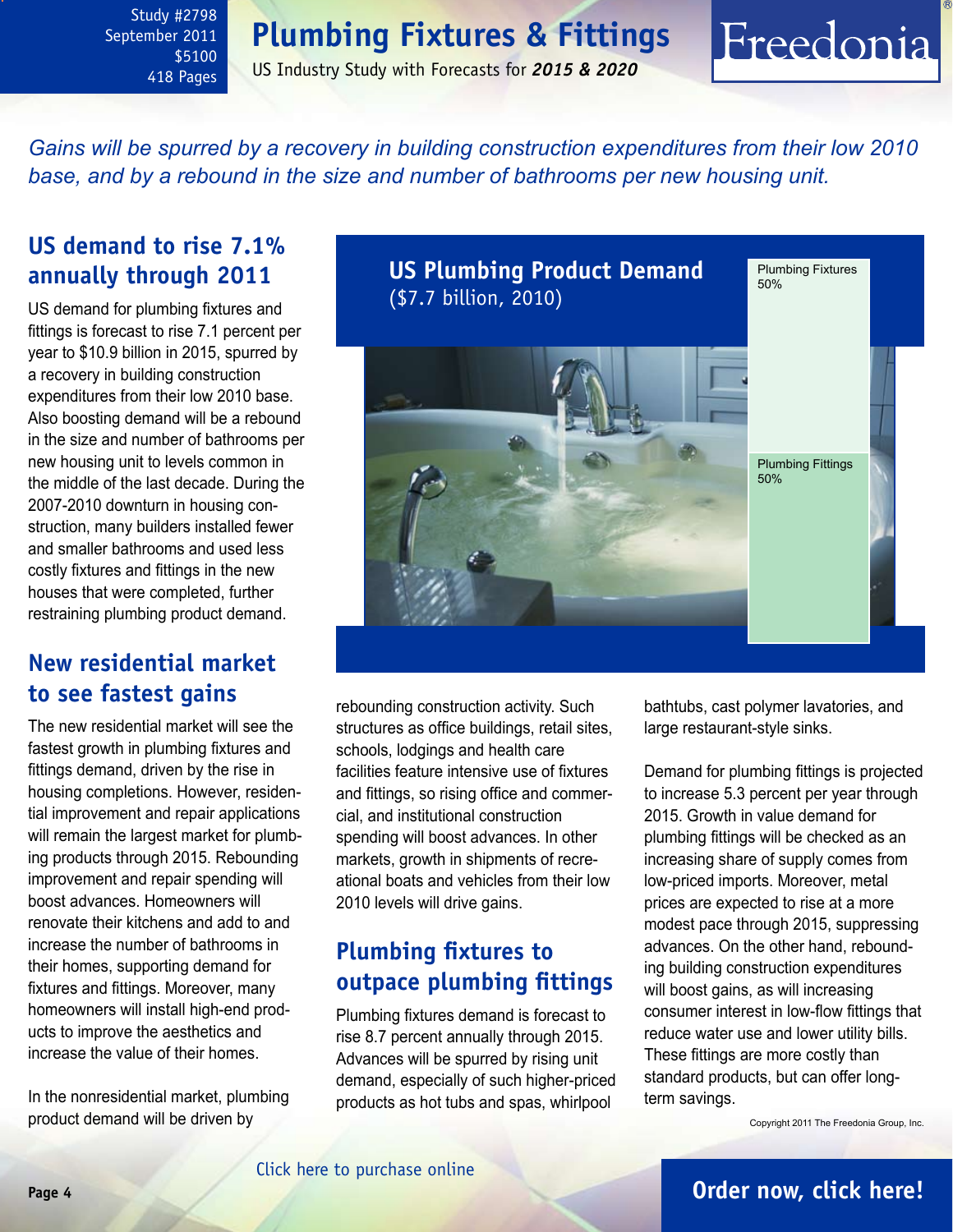## **Plumbing Fixtures & Fittings**

US Industry Study with Forecasts for *2015 & 2020*

## <span id="page-4-0"></span>**Sample Text, Table & Chart**

### **TABLE V-3**

#### **BATHTUB & SHOWER FIXTURES DEMAND BY PRODUCT (million dollars)**



**fixtures by material**

#### **Supply & Demand**

Plumbing fixtures demand is projected to advance

year to 41.6 million units is a turnaround from the 7.6 million units is a turnaround from the 7.6 million the 7.5 million units is a turnaround from the 7.5 million units is a turnaround from the 7.5 million of the 7.5 mi percent annual declines experienced between 2005 and 2005 and 2010. Demand fell as **SAMPLE** ditures plummeted shower Shower S  $2009 \text{ r}$  fewer structures were erected, then for fixt  $\mathbf{T} \in \mathbf{X}$  residential market, many fewer  $\varepsilon$  and smaller bathrooms in the decade- $\frac{1}{2}$  long trend of construction of construction bathrooms. This is the particle bathrooms. This is the particle bathrooms. This is the particle bathrooms. This is the particle bathrooms. This is the particle bathroom **text**

negatively affected fixtures demand in both unit and v only were fewer bathroom fixtures needed to equip a l fixtures that were installed were often cheaper product imports.

 Going forward, demand will be driven by the forecast rebound in building construction expenditures. In the residential market, rising housing completions will boost plumbing fixtures demand. Style trends dictating larger and multiple bathrooms and professional-style kitchens will promote growth. Builders will install these features in new homes, while homeowners will renovate to add these amenities. Bathrooms will include larger showers and bathtubs, multiple sinks and toilets, and other plumbing fixtures. Kitchens will feature multiple sinks to facilitate food preparation.

Plumbing fixtures demand in nonresidential building co applications will be spurred by the rebound in office and coninstitutional construction spending, the two markets that feat intensive use of fixtures. In the office and commercial mark digit increases in office, commercial and lodging construction will boost growth for lavatories and toilet fixtures. Steady e and health care construction expenditures growth will drive bath and shower, toilet and lavatory fixtures in the institution



**7.1%**

Freedonia

**Jacu z z i Am erican St an d ard M o en**

**M asco**

**K o h ler**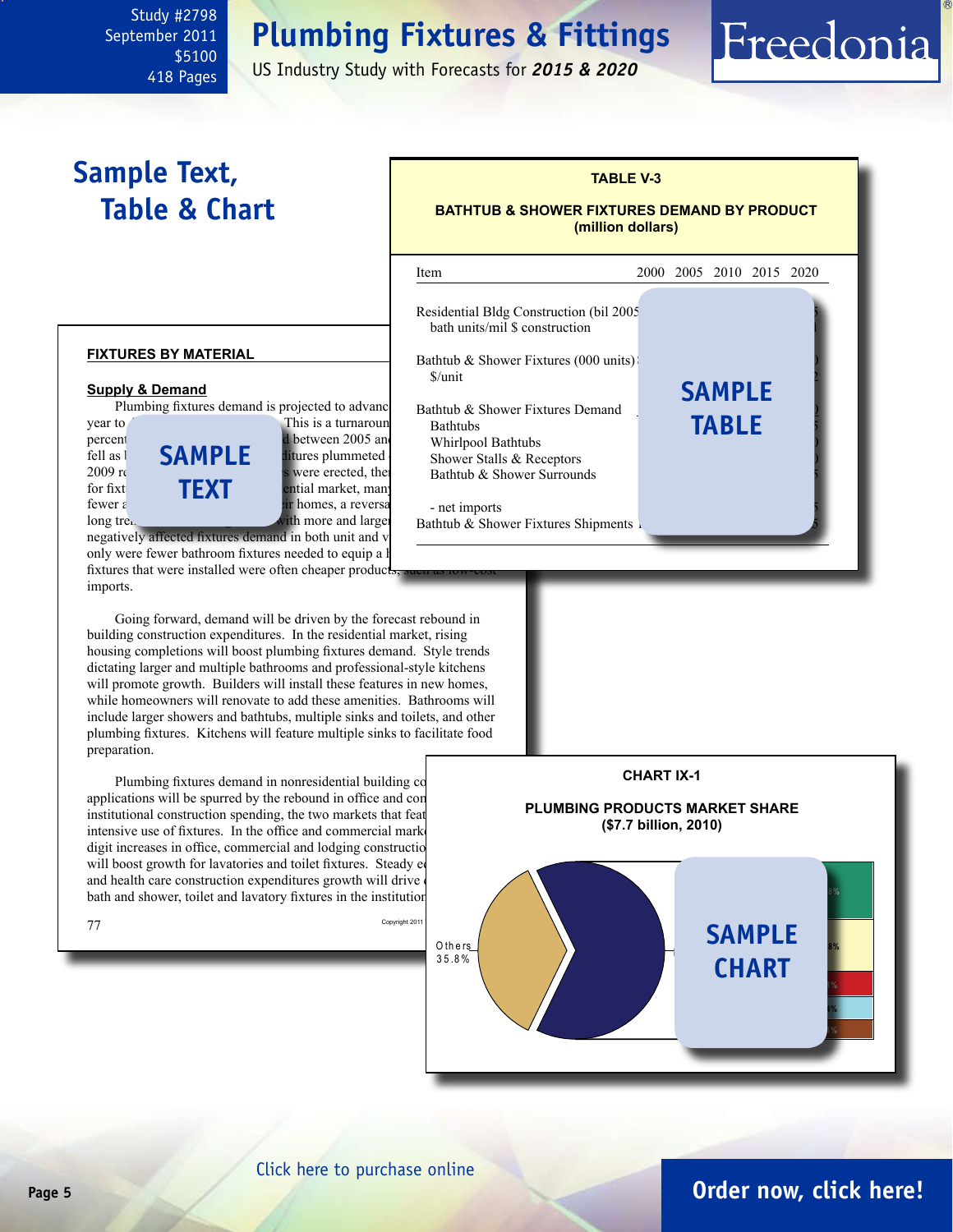## **Plumbing Fixtures & Fittings**

US Industry Study with Forecasts for *2015 & 2020*

## **Sample Profile, Table & Forecast**

<span id="page-5-0"></span>Study #2798 September 2011

> \$5100 418 Pages

#### **COMPANY PROFILES**

**MAAX Bath Incorporated** 160 Boulevard St.-Joseph Lachine, Quebec H8S 2L3 Canada 514-844-4155 http://www.ma

Annual Sales: Employment:

**sample profile**

**Key Products:** bath unit bath unit bath unit bath unit bath wers, shower bases, walls, s

 MAAX Bath manufactures a variety of bathroom fixtures, including standard and whirlpool bathtubs; shower doors; and acrylic, fiberglass and acrylonitrile-butadiene-styrene thermoplastic showers. The Company is owned by Tricap Partners Limited (Canada), a private equity fund managed by Brookfield Asset Management Incorporated (Canada). Tricap also operates MAAX Spas Industries Corporation, a sister company that produces spas. (See MAAX Spas Industries Corp.)

 The Company is involved in the US plumbing product industry through the manufacture and sale of bathtubs, bath/shower combinations, showers, shower bases, walls, shower doors, sinks and accessories. MAAX Bath Incorporated markets products through five brands: MAAX COLLECTION, MAAX PROFESSIONAL, KEYSTONE BY MAAX, AKER BY MAAX and ADVANTA BY MAAX. As of early 2011, the Company operated nine manufacturing and distribution facilities in North America.

 The MAAX COLLECTION brand encompasses high-quality bath room products including bathtubs, bathtub/showers, showers, walls and

 $367$  Copyright 2011 The Freedonia Group, Inc.

"Demand for plumbing products in the residential market is anticipated to increase 7.5 percent annually to \$6.7 billion in 2015. Advances will be driven by the rebound in housing completions. Not only will more homes be constructed, but builders will include more and larger bathrooms that require more fixtures and fittings for completion. Many homeowners desire bathrooms with multiple lavatories, or more costly products, such as whirlpool bathtubs or larger showers." --Section VII, pg. 213

### **Page 6 [Order now, click here!](#page-6-0)**

### **(million dollars)** l Item 2000 2005 2010 2015 2020 Building Construction Expenditures (bil Kitchen  $& Other Sink Fixtures Demand$ \$ fittings/000\$ construction \$ fittings/\$ fixtures Kitchen & Other Sink Fittings Demand Single-Lever Controls Deck Faucets:<br>
Exposed Mount<br> **TABLE** Exposed Mount Concealed Mount Miscellaneous Sink Fittings: Wallmount Faucets Single-Sink Faucets Other Sink Fittings - net imports Kitchen/Other Sink Fittings Shipments **sample**

**TABLE VI-4**

**KITCHEN & OTHER SINK FITTINGS DEMAND BY PRODUCT**

## Freedonia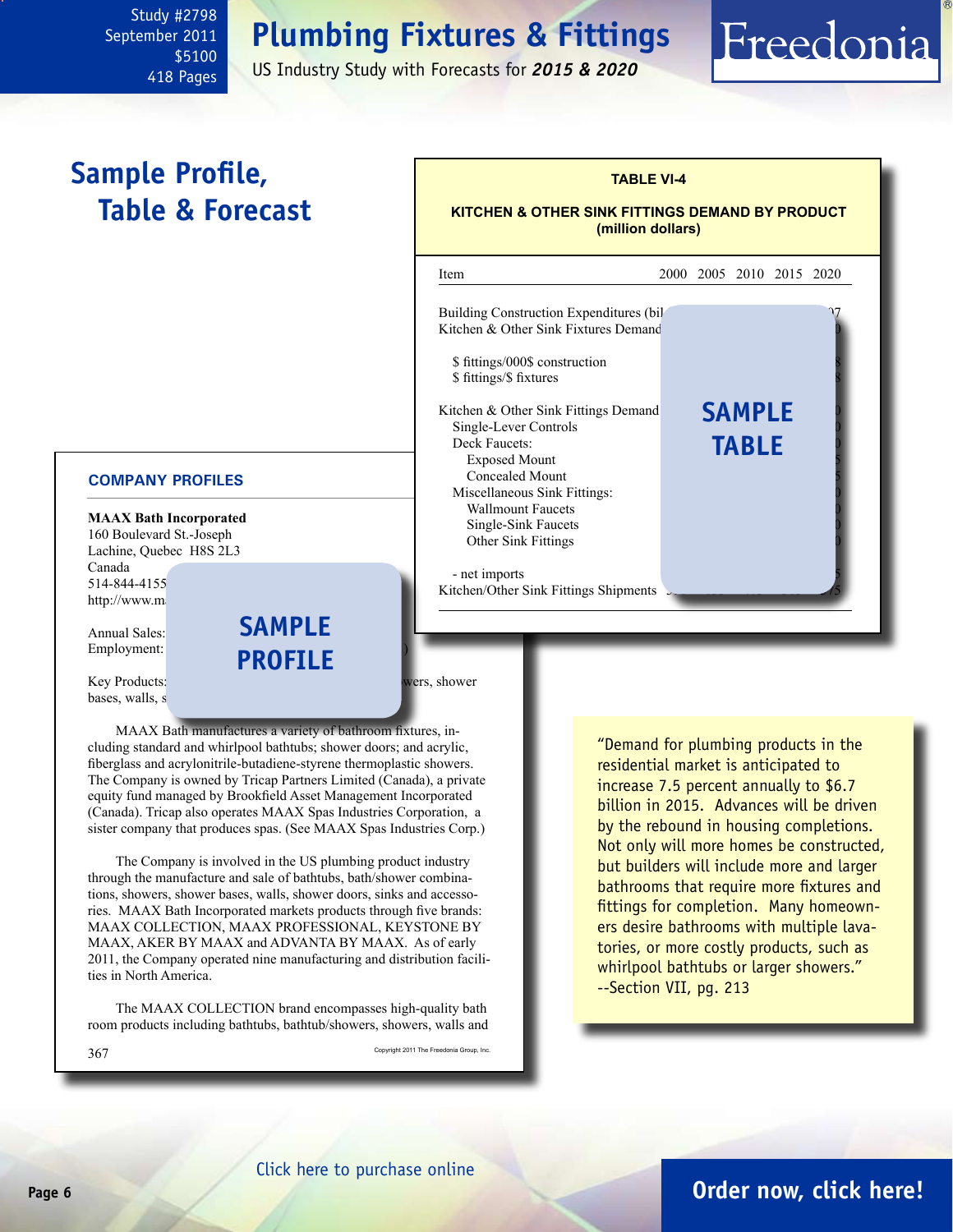### <span id="page-6-0"></span>**ORDER INFORMATION**

**Five Convenient Ways to Order**

INDUSTRY MARKET RESEARCH FOR BUSINESS LEADERS, STRATEGISTS, DECISION MAKERS

## Freedonia

**ONLINE: [www.freedoniagroup.com](http://www.freedoniagroup.com/DocumentDetails.aspx?Referrerid=FM-Bro&StudyID=2798)**

**MAIL: Print out and complete the order form and send to The Freedonia Group (see address at the bottom of this form)**

**PHONE: Call toll free, 800.927.5900 (US) or +1 440.684.9600**

**FAX: +1 440.646.0484 (US)**

**EMAIL: [info@freedoniagroup.com](mailto:info@freedoniagroup.com)**

#### **Free Handling & Shipping**

**There is NO charge for handling or UPS shipping in the US. Expect delivery in 3 to 5 business days. Outside the US, Freedonia provides free airmail service. Express delivery is available at cost.**

#### **Orders Outside of the US**

**Checks must be made payable in US funds, drawn against a US bank and mailed directly to The Freedonia Group. For wire transfers please contact our customer service department at info@ freedoniagroup.com. Credit cards accepted.**

#### **Credit Card Orders**

**For convenience, Freedonia accepts American Express, MasterCard or Visa. Credit card purchases must include account number, expiration date and authorized signature.**

#### **Save 15%**

**If you order three (3) different titles at the same time, you can receive a 15% discount. If your order is accompanied by a check or wire transfer, you may take a 5% cash discount (discounts do not apply to Corporate Use Licenses).**

#### **Corporate Use License**

**Now every decision maker in your organization can act on the key intelligence found in all Freedonia studies. For an additional \$2600, companies receive unlimited use of an electronic version (PDF) of the study. Place it on your intranet, e-mail it to coworkers around the world, or print it as many times as you like,** 

[Click here to learn more about](http://www.freedoniagroup.com/pdf/FreedoniaCULBro.pdf)  [the Corporate Use License](http://www.freedoniagroup.com/pdf/FreedoniaCULBro.pdf)

| <b>ORDER FORM</b><br><b>F-WEB.2798</b>                                                                                                                                                                                         |                                                                                                                                                                                                                                     |
|--------------------------------------------------------------------------------------------------------------------------------------------------------------------------------------------------------------------------------|-------------------------------------------------------------------------------------------------------------------------------------------------------------------------------------------------------------------------------------|
|                                                                                                                                                                                                                                |                                                                                                                                                                                                                                     |
|                                                                                                                                                                                                                                |                                                                                                                                                                                                                                     |
| $+$ \$2600<br>Corporate Use License (add to study price) *                                                                                                                                                                     | Company <u>example</u> and the company of the company of the company of the company of the company of the company of the company of the company of the company of the company of the company of the company of the company of the c |
| Additional Print Copies @ \$600 each *                                                                                                                                                                                         |                                                                                                                                                                                                                                     |
| Total (including selected option) \$                                                                                                                                                                                           | Division <b>Division Division Contract Contract Contract Contract Contract Contract Contract Contract Contract Contract Contract Contract Contract Contract Contract Contract Contract Contract Contract Contract Contract C</b>    |
| □ Enclosed is my check (5% discount) drawn on a US bank and payable to<br>The Freedonia Group, Inc., in US funds (Ohio residents add 7.75% sales tax)                                                                          | Street <sub>(No</sub> PO Box please)<br>No PO Box please)                                                                                                                                                                           |
|                                                                                                                                                                                                                                |                                                                                                                                                                                                                                     |
| □ Bill my company □ American Express □ MasterCard □ Visa                                                                                                                                                                       | City/State/Zip                                                                                                                                                                                                                      |
| <b>MM</b><br>YY                                                                                                                                                                                                                |                                                                                                                                                                                                                                     |
| Credit Card #<br><b>Expiration Date</b>                                                                                                                                                                                        |                                                                                                                                                                                                                                     |
| Signature experience and the state of the state of the state of the state of the state of the state of the state of the state of the state of the state of the state of the state of the state of the state of the state of th | <b>Email Exercise Contract Contract Contract Contract Contract Contract Contract Contract Contract Contract Contract Contract Contract Contract Contract Contract Contract Contract Contract Contract Contract Contract Contra</b>  |

**\* Please check appropriate option and sign below to order an electronic version of the study.**

#### **Corporate Use License Agreement**

**The above captioned study may be stored on the company's intranet or shared directory, available to company employees. Copies of the study may be made, but the undersigned represents that distribution of the study will be limited to employees of the company.**

#### **Individual Use License Agreement**

**The undersigned hereby represents that the above captioned study will be used by only \_\_\_ individual(s) who are employees of the company and that the study will not be loaded on a network for multiple users. In the event that usage of the study changes, the Company will promptly notify Freedonia of such change and will pay to Freedonia the appropriate fee based on Freedonia's standard fee schedule then in effect. Note: Entire company corporate use license, add \$2600; one additional user, add \$600; two additional users, add \$1200; three additional users, add \$1800.**

**Signature Signature**

**The Freedonia Group, Inc. 767 Beta Drive • Cleveland, OH • 44143-2326 • USA • [Web site: www.freedoniagroup.com](http://www.freedoniagroup.com/Home.aspx?ReferrerId=FM-Bro) Tel US: 800.927.5900 or +1 440.684.9600 • Fax: +1 440.646.0484 • [e-mail: info@freedoniagroup.com](mailto:info@freedoniagroup.com)**